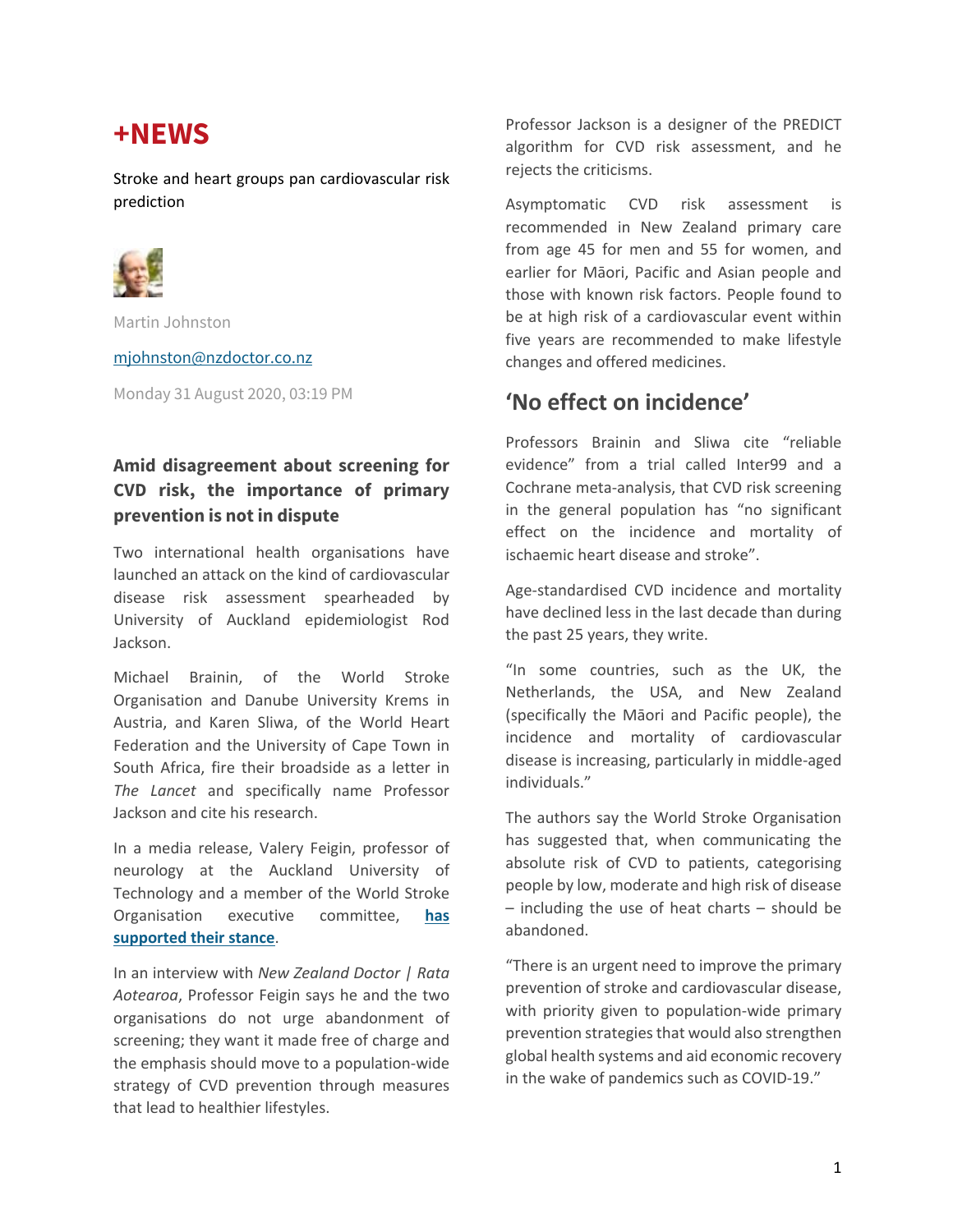

University of Auckland epidemiologist Rod Jackson says a Lancet letter criticising cardiovascular risk prediction is based on 'seriously flawed' studies

## **'Seriously flawed'**

Professor Jackson disputes the letter's assertions on CVD incidence and mortality trends and that strategies of screening to find those at high risk don't work.

He says the authors have relied on "seriously flawed" studies about the effectiveness of the high-risk approaches, which are impossible to do well.

"A meta-analysis of flawed studies is a flawed meta-analysis. These people are looking at the wrong studies. It's because they only look at randomised trials of where you randomly allocate people to risk prediction versus no risk prediction."

Describing studies whose findings support screening, Professor Jackson says hundreds of thousands of people have been in trials in which they were randomised to receive drugs or a placebo based just on their cholesterol level or just on their blood pressure.

When the participants are retrospectively given a predicted risk, "it actually is a perfect randomised trial, because in effect it's a blinded risk assessment approach". There is a direct relationship to the size of benefit of treatment.

"So if you give two people a statin or two people a blood pressure lowering drug, the evidence is overwhelming that the person who had the highest predicted risk gets the greatest benefit."

Professor Jackson says New Zealand's incidence and mortality of CVD are declining. Mortality and hospitalisation for coronary heart disease are declining in all age groups, he says. For stroke, the picture is more nuanced, because of treatment and definition changes.

"In people under 65 and over 85, stroke hospitalisations are not declining – but mortality from stroke is  $-$  and I believe that it is probably an artefact due to hospital admission criteria for the elderly and changes in diagnostic criteria for all ages."

## **Most strokes and heart attacks in low, moderate risk**

Speaking to *New Zealand Doctor*, Professor Feigin agrees with the letter that categorisation of screened patients should be abandoned.

"The high cardiovascular risk strategy by definition is targeting high cardiovascular risk people, whose risk is 15 per cent or greater over the next five years. We know 80 per cent of strokes and heart attacks happen in people with low and moderate risk. Therefore those people are virtually not covered by this screening strategy.

"If you tell someone their risk is low or moderate, they are not motivated to reduce their risk. They can have some important risk factors for stroke or myocardial infarction, like elevated blood pressure or smoking. In practical terms they are given full reassurance they are protected from cardiovascular disease, which in fact they are not."